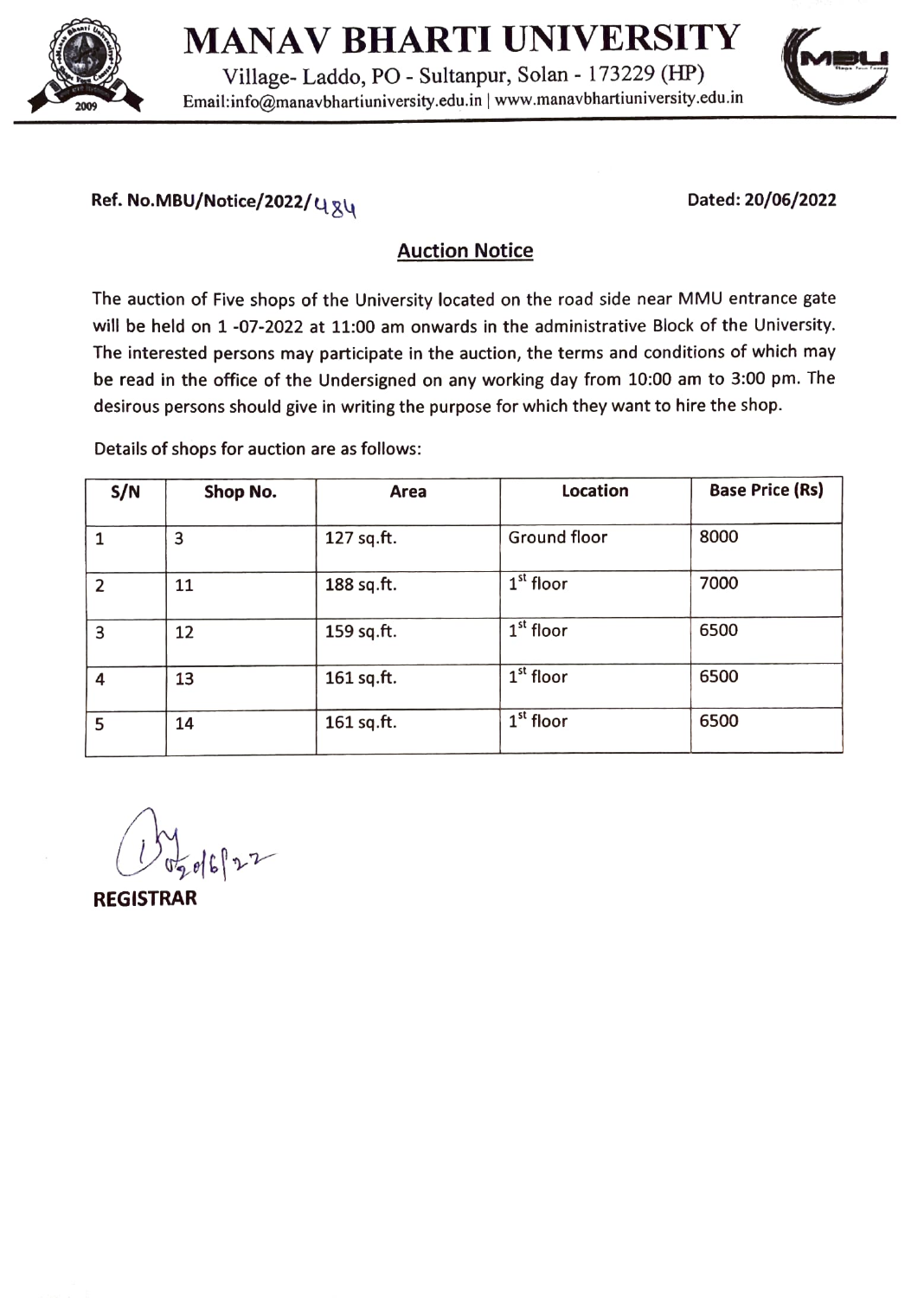## TERMS AND CONDITIONS FOR AUCTION OF SHOPS OF MBU SITUATED NEAR MMU GATE, LADDO, SULTANPUR, SOLAN TO BE HELD ON

1 All the bidders shall have to deposit the earnest money of Rs. 6000, in the shape of FDR/Cheque/cash/Bank draft. The earnest money will be refunded at the spot except in case of the highest bidder, in whose case it will be adjusted against security amount and will be released after completion of one year or otherwise. The security amount will be equal to the auction amount for each shop.

2. The shops will be allotted to the highest bidders after the due consideration by the competent authority with the following terms and conditions:

i) The shops shall be allotted on "as is where is basis" initially for a period of one year which may be extended for three years after observing performance of the highest bidder annually. The occupants shall have to vacate the shop on expiry of period.

(i) A person who is a defaulter in payment of rent in respect of shop allotted to him/her at any time in the past will not be eligible for allotment/re-allotment of shop.

(ii) Security will remain deposited with University for the period the shop is allotted i.e. one year or otherwise re-allotted

(iv) This University will be at liberty to invest the security money and any other sum as may be due from the allottee or any part thereof in any manner.

(v) With the breach of any conditions of the lease-deed, the security deposit of the Licencee will be forfeited, in addition to the compensation for the loss and damage caused to the shop by the licensee.

(vi) Monthly Licence fee shall be deposited with the Accounts Officer, MBU or online in the university account up to  $7<sup>th</sup>$  day of every month in advance, thereafter the penalty will be charged @ 1% per day on monthly Licence fee up to the last day of the month failing which shutter/door of the shop will be shut down by the Registrar or his authorized representative on the 1<sup>st</sup> day of the next month. The panel interest will not be waived-off in any case.

(vii) That no addition, alteration and encroachment of the building or its surroundings shall be allowed.

(vii) That no subletting of shop/space will be allowed.

(Ix) The licensee will be allowed to keep only the type of articles for which shop has been allotted as per allotment order.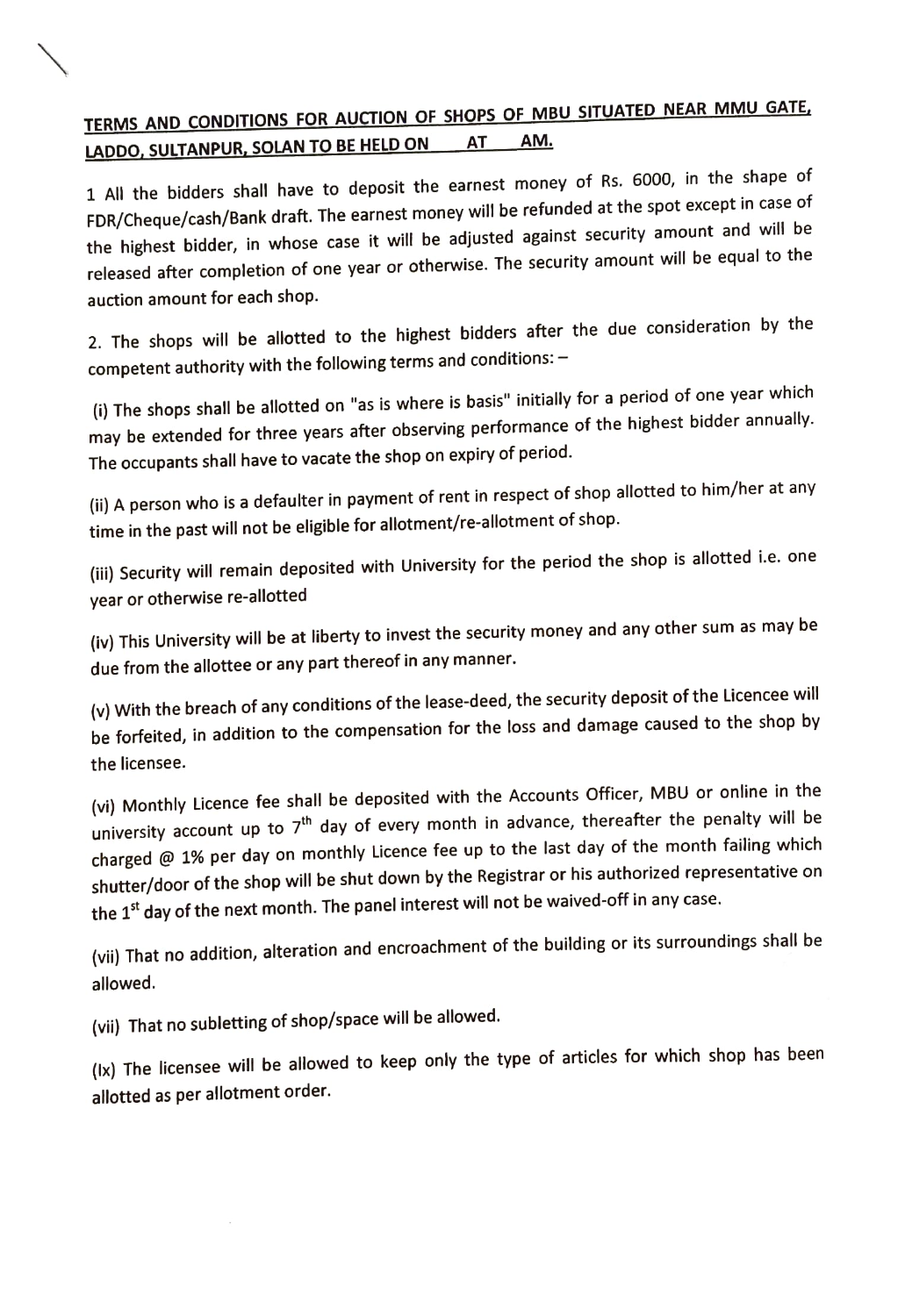x) The allottee, at his own cost, will have to keep the shop in a neat and clean condition to the entire satisfaction of the Registrar.

(xi) All the charges for electricity energy, water supply etc. shall be borne by the allottee. Allottee will also be responsible for carrying out maintenance work at his/her own cost.

(Xii) No claim for any damage/loss etc. due to failure of any installation etc. will be entertained. Similarly, the safe custody of the material and human life occupying the shop will be entirely the allottee's responsibility.

(Xii) The allottee will ensure complete safety of the building

 $\epsilon$ 

(Xiv) The allottee is required to make stay arrangements for workers outside the above said premises.

(xv) The agreement for the above conditions will be made on the judicial paper worth Rs.20.00 at the bidder cost within fortnight failing which allotment order shall automatically stand cancelled

3 The highest/successful bidder shall have to deposit one month Licence fee in advance on the spot which will be refunded after satisfactory completion of contract period.

4. The shop allotment committee reserves the right to reject any or all the bids without assigning any reasons. No claim whatsoever on this account will be entertained.

5. The authority of the allotment of the shops rests with the shop allotment committee and the Administrator shall be the appellate authority.

6. Smoking and consumption of alcohol within the entire area of the shop is strictly prohibited. That no material regarding smoking and alcohol be served in the shop by the allottees, if found in such activities, allotment orders shall automatically stand cancelled.

7. Allottee is requested to obtain licence from the FSSAI authority under Food Safety and Standards Act, 2006, within two months, if not obtained within stipulated period, allotment order shall stand cancelled automatically.

8. No workers shall be allowed to stay at night In the shop.

9. The allotment of shop shall be made only in favour of him/her who shall offer the highest licence fee besides abiding by the terms and conditions referred to above.

10. After the termination of contract period, the allottee will hand over the shop in the same condition as it was before taking over